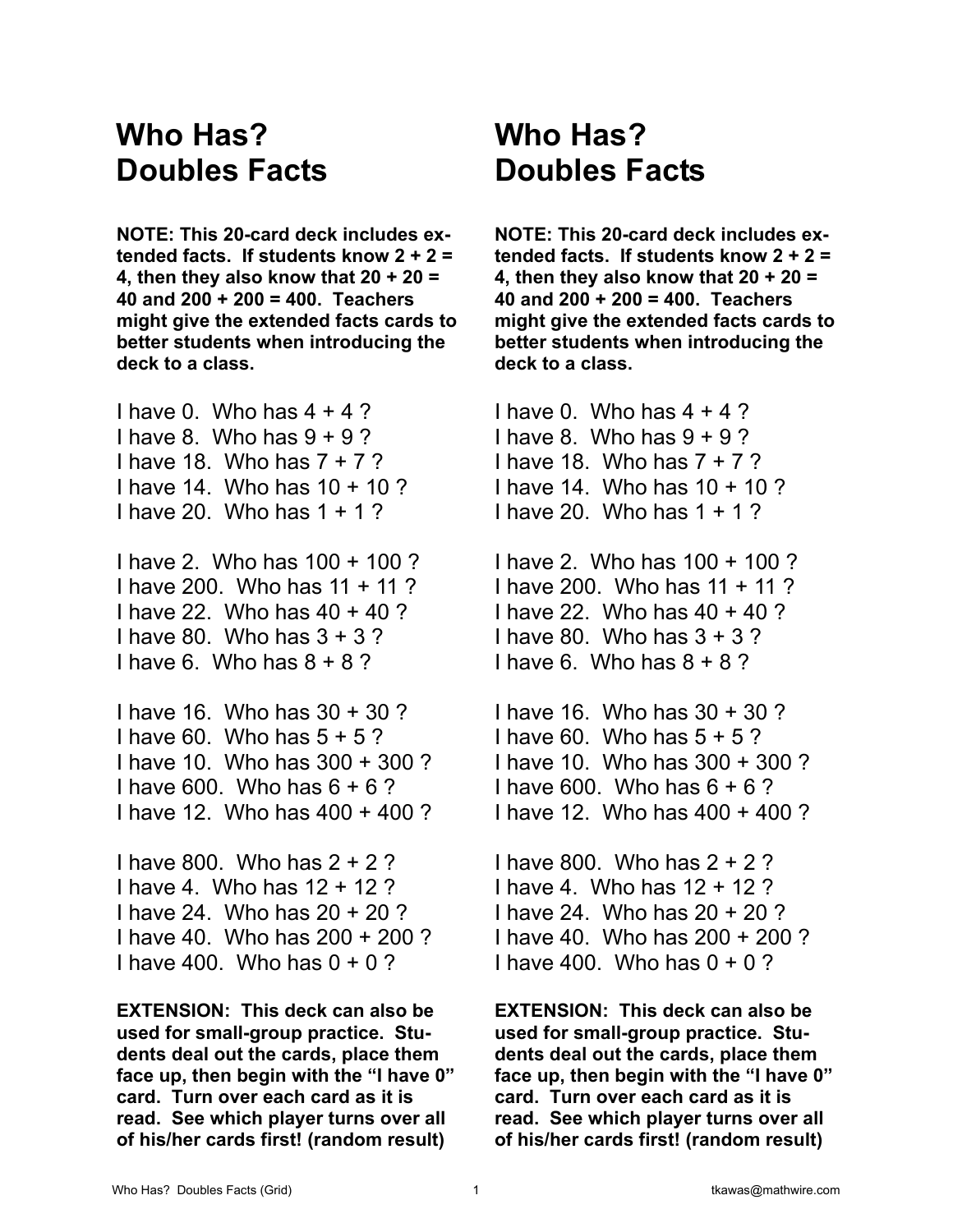| I have 0.           | I have 8.           |
|---------------------|---------------------|
| Who has $4 + 4$ ?   | Who has $9+9$ ?     |
|                     |                     |
| <b>I have 18.</b>   | <b>I have 14.</b>   |
| Who has $7 + 7$ ?   | Who has $10 + 10$ ? |
|                     |                     |
| <b>I have 20.</b>   | I have 2.           |
| Who has $1 + 1$ ?   | Who has 100 + 100 ? |
|                     |                     |
| <b>I have 200.</b>  | <b>I have 22.</b>   |
| Who has $11 + 11$ ? | Who has $40 + 40$ ? |
|                     |                     |
| <b>I have 80.</b>   | I have 6.           |
| Who has $3 + 3$ ?   | Who has $8 + 8$ ?   |
|                     |                     |